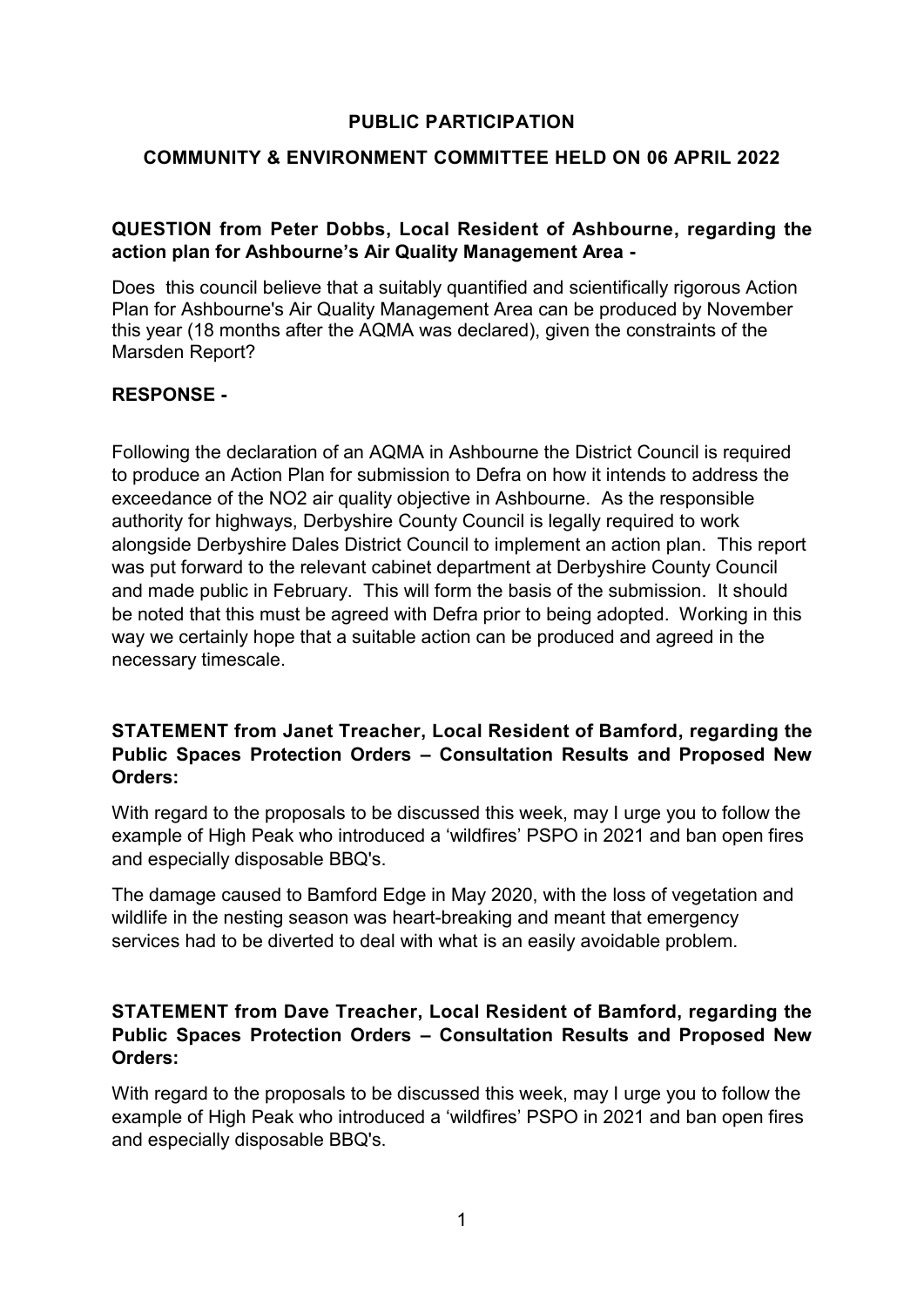I don't live in the Dales but I do live close enough to witness the damage caused by the careless use of these polluting, disposable products.

## **STATEMENT from Ann Hodgson, Keith Hodgson, Mary Hodgson Frost and Marcus Hodgson Frost, Local Residents of Bakewell, regarding the Public Spaces Protection Orders – Consultation Results and Proposed New Orders:**

We consider allowing barbeques in The Peak District to be totally inappropriate and antisocial.

It will result in a scarred landscape and a severe fire hazard on a supposedly protected environment. Peat and heather moors are very special and very fragile.

Having tried it out at places like Carsington, they have now banned barbeques which were antisocial for other users of the area.

This applies importantly also to Bakewell park, where the use of the park and play area would be totally destroyed. Picnics are one thing. Barbeques are wholly unacceptable.

## **STATEMENT from Nicky Loveday, Local Resident of Great Longstone, regarding the Public Spaces Protection Orders – Consultation Results and Proposed New Orders:**

The devastation caused to our countryside, land and wildlife and consequential loss to landowners and businesses from the irresponsible use of BBQs and Open Fires in the Dales could be mitigated by a PSPO making them illegal.

Whilst it will further reduce any risk of wildfires on our moorland, it would also reduce the damage to land and property, reduce the amount of harmful litter to locals, visitors, livestock and wildlife, reduce the damage to our climate and allow the Dales to be seen in all their beauty.

The use of disposable BBQs and Open Fires in our tourist hotpots such as Monsal Dale is simply out of control and landowners need the support of the District Council to reinforce their attempts to prevent them being used on their land.

The patchwork of areas within the Dales where BBQs and Open Fires are banned is unhelpful and confusing to both locals and visitors and the public would be better informed and educated by a total ban in the public spaces throughout the Derbyshire Dales.

Whilst I fail to understand why the District Council has not acted to date, I would ask the Committee to reconsider its objections to such a beneficial and positive step to protect our Dales and surrounding areas.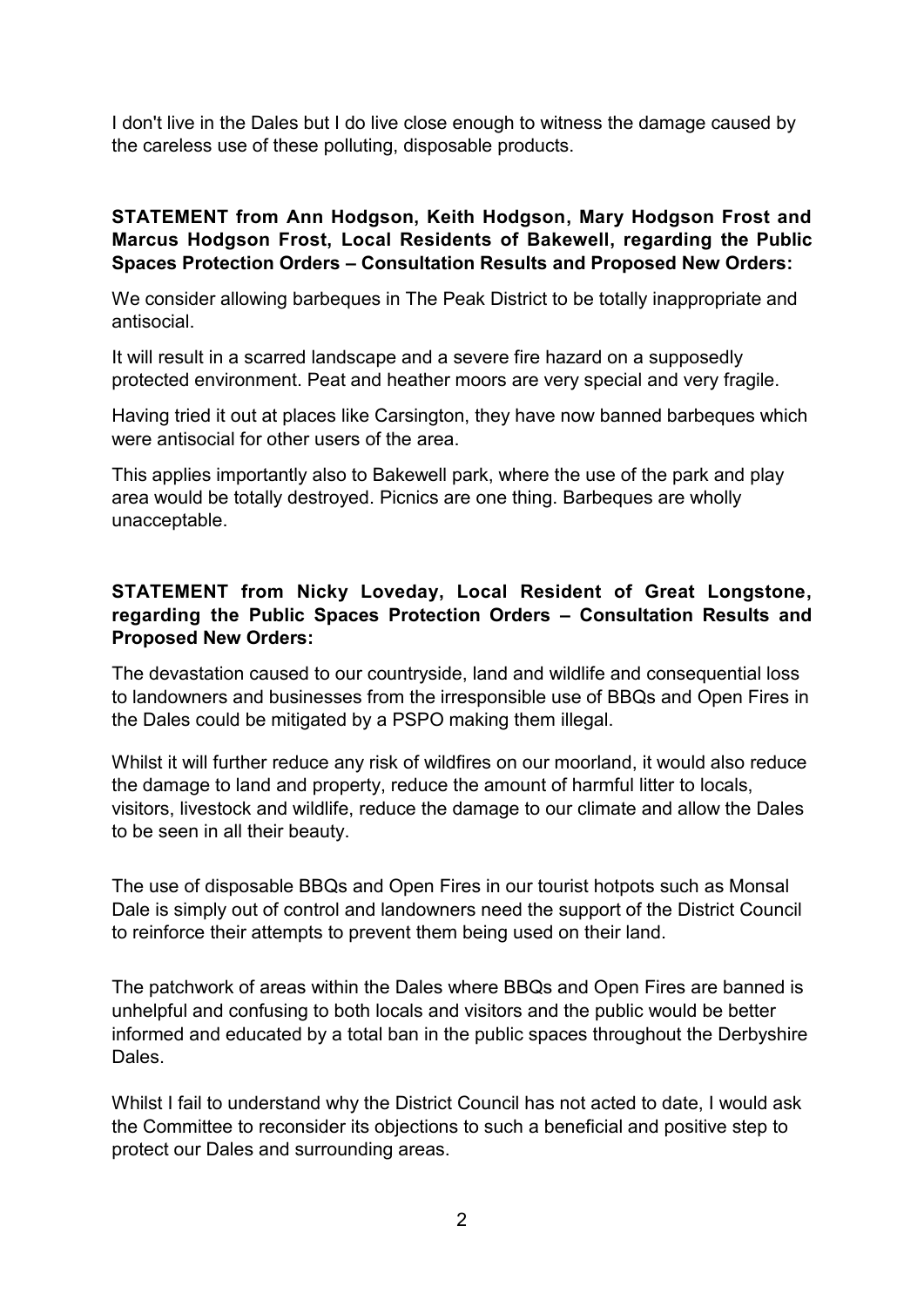### **STATEMENT from Suzanne Howard, Local Resident of Hathersage, regarding the Public Spaces Protection Orders – Consultation Results and Proposed New Orders:**

I'm writing to urge you to issue a PSPO for the Derbyshire Dales area, to help protect our precious wild spaces from the destruction caused by barbecues and open fires.

As a resident of Hathersage, I spend every summer watching plumes of smoke rising from Stanage Edge or Padley Gorge, and my heart sinks with every siren from yet another fire engine heading out. We are so blessed to be surrounded by such beauty, from the high heather moorlands to the deep wooded valleys, with curlews and ring ouzels calling above. We owe it to our wildlife and landscape to do everything within our power to protect it as far as we possibly can.

Of course I understand that a PSPO is not a magic cure, but it would give much needed weight to the arguments of residents and authorities if we could explain to people heading out with bags of charcoal that, actually, barbecues and fires are banned on the moors here, and that they could face prosecution if they don't turn around and go elsewhere.

The place for barbecues is in a back garden or a public park. If you don't have a back garden or a park, and still want to eat al fresco in the Peak District countryside, take a picnic that doesn't require you to set fire to anything. It's not difficult. Someone's desire to eat a charred burger is simply not sufficient justification to risk the destruction of acres of moorland or woodland, the death of countless birds and mammals, and the public money spent on fighting fires.

Please, this is YOUR chance to help the community that you're here to serve, and to make a real difference to the protection of the countryside that you're surrounded by.

## **STATEMENT from Phil Sproson, Local Resident, regarding the Public Spaces Protection Orders – Consultation Results and Proposed New Orders:**

I'm writing to urge you to issue a PSPO for the Derbyshire Dales area, to help protect our precious landscapes from the destruction caused by barbecues and open fires. Each year, and as a resident, the correlation between good weather, weekends and moorland fires is getting stronger and stronger year on year. Tools to help stop this annual avoidable destruction will all help, and help the environment and wildlife of the National Park and Derbyshire.

# **STATEMENT from Christopher Thirtle, Local Resident of Great Longstone, regarding the Public Spaces Protection Orders – Consultation Results and Proposed New Orders:**

I understand that on Wednesday 6 April the Community and Environment Committee will consider proposals for new and revised PSPO's but as yet they don't propose to take the opportunity to make unauthorised BBQs and Open Fires illegal in the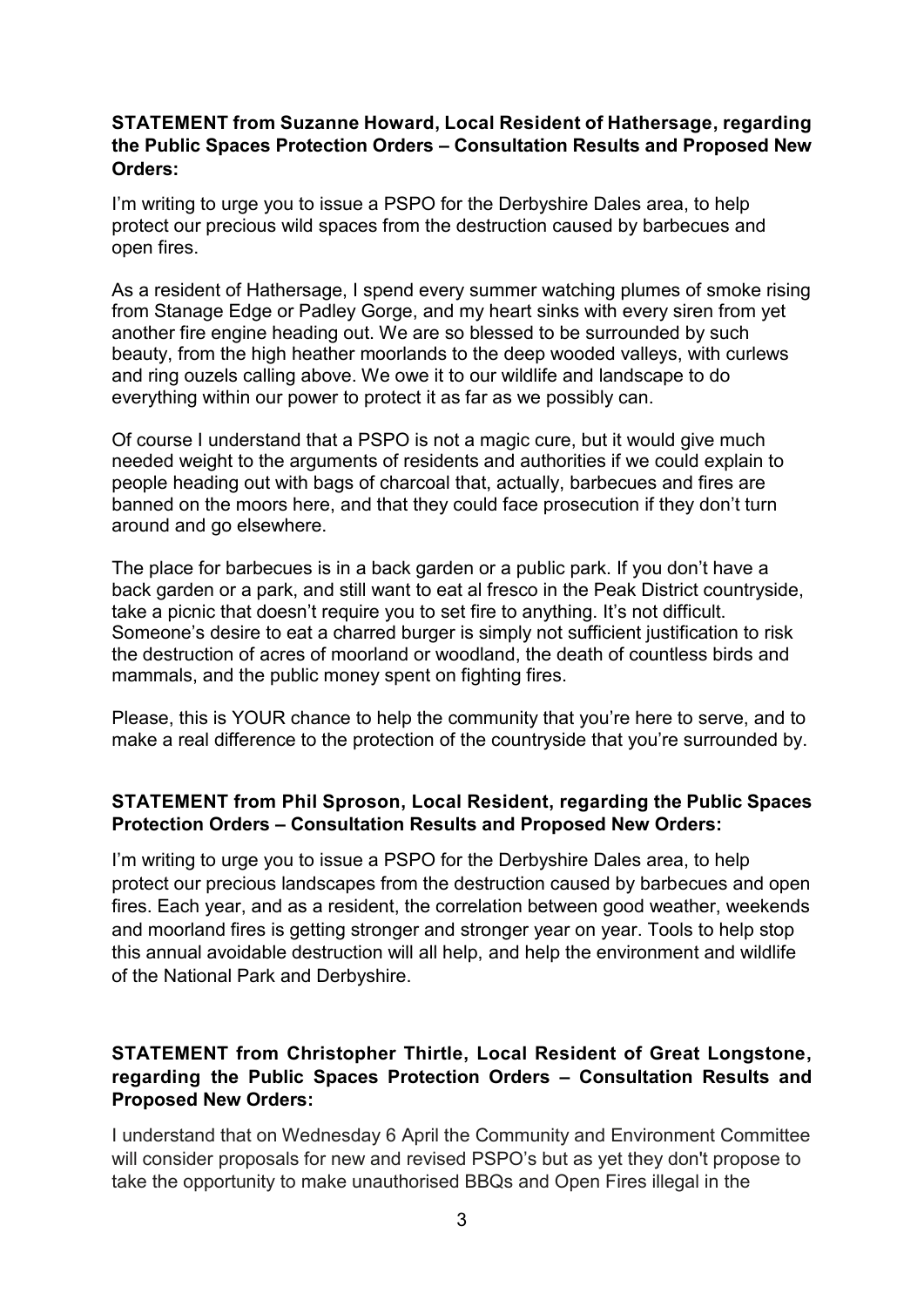Derbyshire Dales. Failure to do this would be a travesty and, I believe, be contrary to the mood of local communities and landowners who are fed up with the devastation caused to our countryside, grazed land, and wildlife by the irresponsible use of BBQs and Open Fires.

The issue goes far beyond wildfires on moorland. BBQs and Open Fires damage the land and destroy the visual amenity of some of our most iconic vistas in the Derbyshire Dales. In addition, the litter that is so often associated with such BBQs and Open Fires, such as foil trays, food waste, bottles, cans and broken glass, poses a significant risk to wildlife and grazing farmed animals. Every summer there are burnt squares of grass and bare patches of scorched earth left by BBQ's and Open Fires in some of the most picturesque places in the Derbyshire Dales and there would be many, many more were it not for the intervention of local land managers and agents in places such as Monsal Dale. The damage caused is not only unsightly but demonstrates the real risk that a fire could easily spread into the surrounding Ash woodlands which now have an ever-increasing fuel load of dead wood due to the prevalence of Ash Dieback. One carelessly discarded tray of hot charcoal and a serious woodland fire threatening homes and livelihoods is not a fanciful idea but a real possibility.

Local supermarkets and shops have elected to ban the sale of disposable BBQs and this suggests that the commercial sector is more alive to these very real concerns of their local communities than public bodies such as our own District Council. This cannot be right! The Peak District National Park Authority has adopted a position, agreed with landowners, that BBQs and Open Fires are banned within the National Park unless the landowner has given their express permission. What is now needed is the legal framework to support the landowners and reinforce their ability to get this message across.

A clear, united, coherent, and unequivocal message that unauthorised BBQ's and Open Fires are illegal within Derbyshire Dales makes sense and empowers those of us on the ground trying to manage the behaviour or visitors to the area. I fail to understand why the District Council has not acted to date on this issue and ask the Committee to reconsider its objections to such a beneficial and positive step to protect a beautiful and special part of the National Park. Please act now. Please make all unauthorised BBQs and Open Fires illegal in the Derbyshire Dales and support the wishes of your local communities.

## **STATEMENT from Alison Sizer and Tim Sizer, Local Residents of Bakewell, regarding the Public Spaces Protection Orders – Consultation Results and Proposed New Orders:**

We would be grateful if you would consider our comments regarding barbecues at the meeting considering new and revised PSPOs in Matlock this evening.

Barbecues and open fires should be made illegal on our moorlands and public open spaces.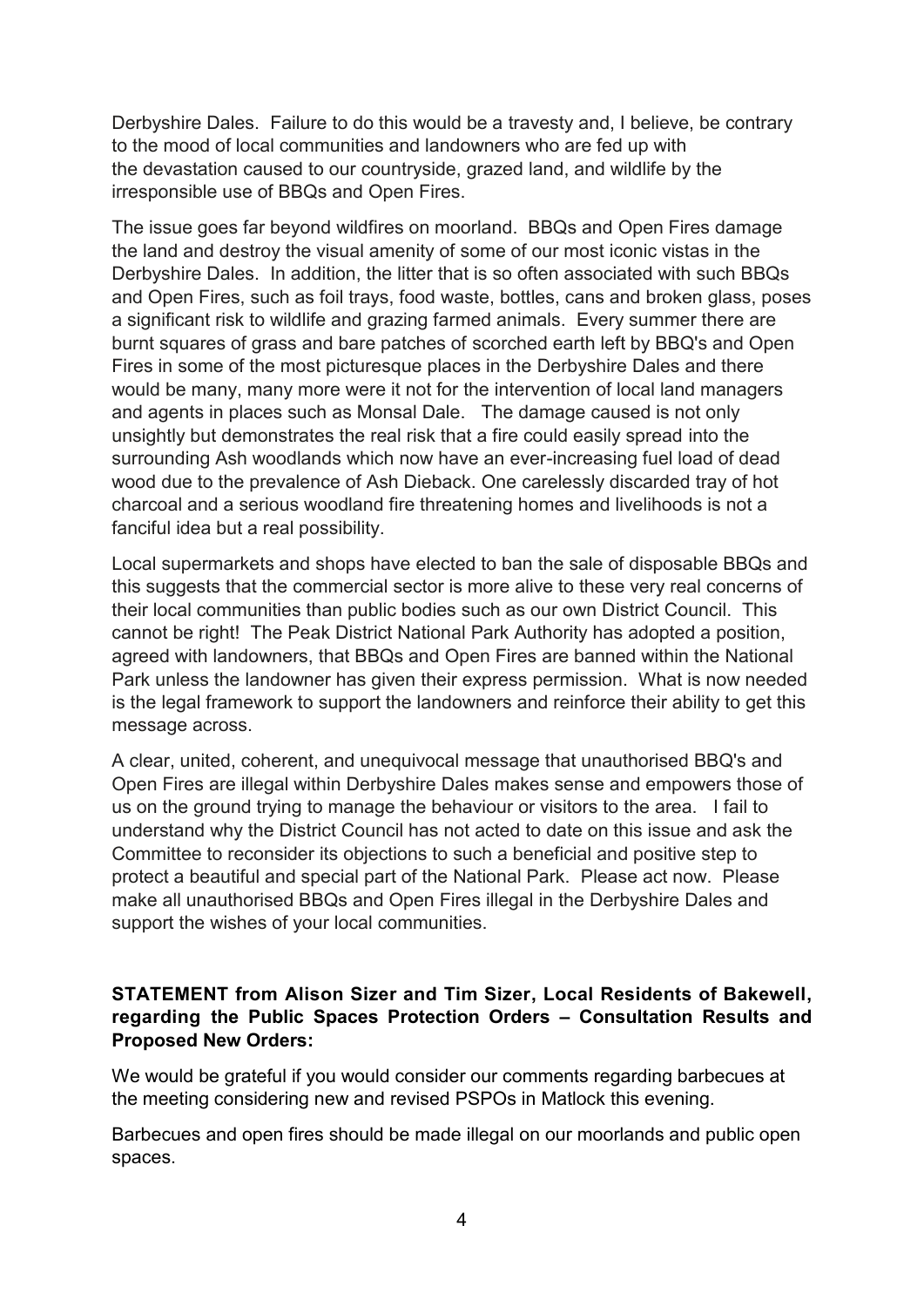- 1. We should NOT be encouraging single use culture at a time when a commitment to stopping climate change is essential.
- 2. Single use barbecues are thrown away (sometimes!), resulting in massive use of card and paper labelling and shrink wrap plastic. Cooking grills ultimately ending up in land-fill as they can't be recycled or composted.
- 3. There are peat moorlands in the Derbyshire Dales and it is irresponsible to allow the use of barbecues in these areas. Wildfires put a strain on emergency services and have a devastating impact on the environment, flora and fauna. We should be endeavouring to protect and preserve the peat moorlands not put them at risk of burning.
- 4. Single use barbecues contain charcoal which is unsustainably sourced, decimating forests at a time when we should be reducing the use of fossil fuels and nurturing our forests.
- 5. People inevitably leave single use barbecues behind, as they are too hot to dispose of. This litter is left behind them, scorching the ground and leaving a danger to wildlife and dogs. This has been the case In Bakewell Rutland Recreation Ground and Scott's Garden.

PLEASE DEMONSTRATE A COMMITMENT TO GREEN AND CLIMATE ISSUES BY BANNING THE USE OF SINGLE USE BARBECUES.

## **STATEMENT from Andrew Critchlow, Derbyshire NFU County Adviser, regarding the Public Spaces Protection Orders – Consultation Results and Proposed New Orders:**

As a representative of most farmers in the Derbyshire Dales area I'm disappointed the proposed PSPO does not cover all land with access in the Peak National Park area. As is the case with a similar High Peak Borough Council PSPO that was introduced last year. My understanding is this wording has been used with success elsewhere in the country.

From personal experience of managing moorland in the High Peak area and speaking with fellow land managers, it is very useful to be able to say when we come across people with fires or BBQs etc that it is against the law. It takes the pressure off us and stops us looking like whinging farmers. 9 out of 10 we approach accept the point. It also allows signs to be put in vulnerable places, that have a bit of power behind them rather than just requesting.

I'm very surprised that in paragraph 8.2.4 of the officers report it states: *In other areas of Derbyshire Dales where wildfires are not a major issue, PDNPA feel that existing legislation can be used effectively to control unauthorised or dangerous wildfires, rather than the use of a PSPO in these other areas*. I'm not sure why it is believed wildfires are *not a major issue.* With moorland fires it is not the frequency it is the severity and size that is the issue. DDDC area includes Stanage Edge, The Eastern Moors & Chatsworth moorland. People involved in managing those areas are repeatedly asking people to put BBQ's and even open fires out. Most of these incidences don't get reported to the police or Fire Brigade.

Millions of pounds have been spent on restoring the Peak District moorlands and some is within the DDDC area, we mustn't see that undone by avoidable wildfires.